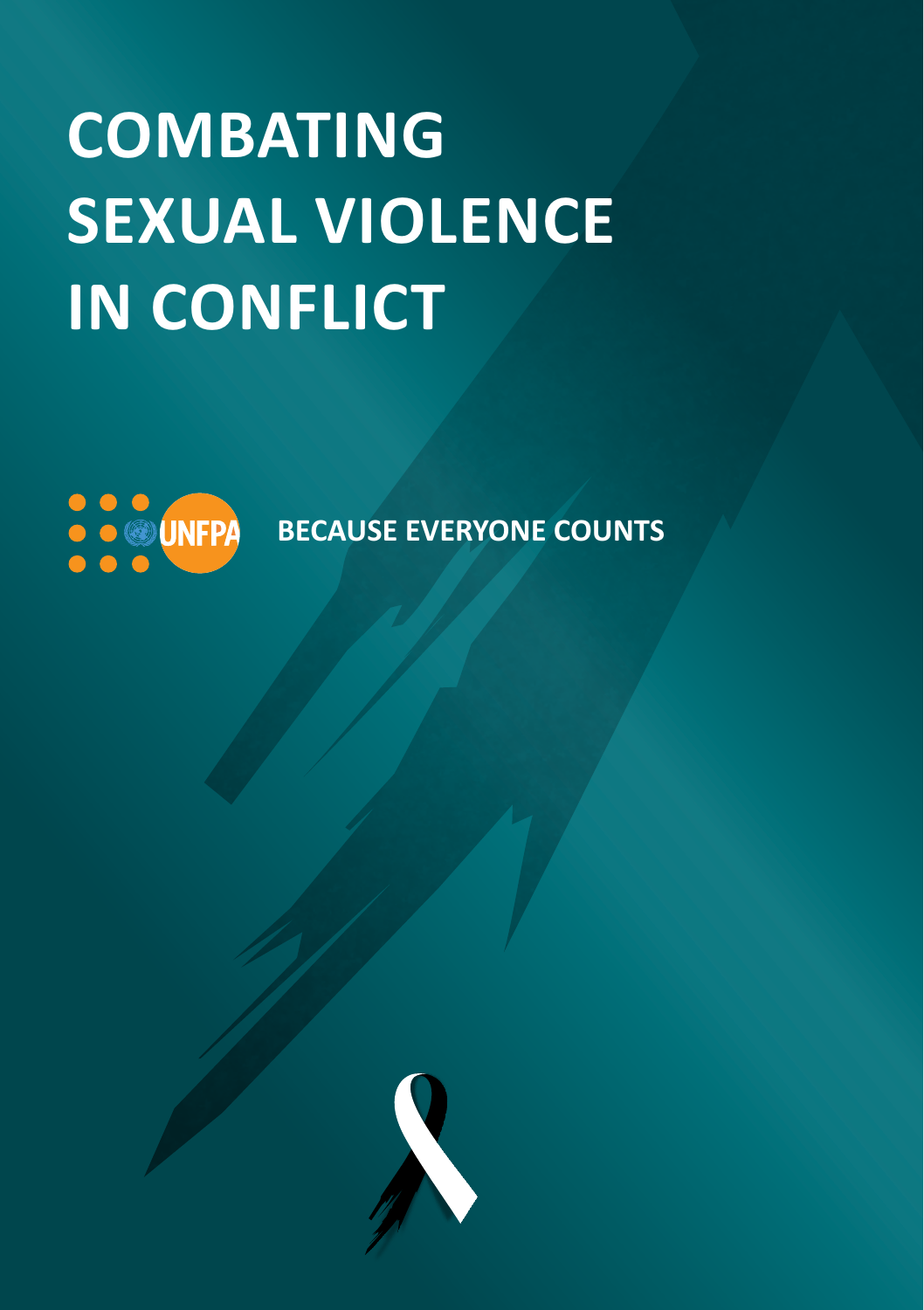## **UNFPA ACTIVITIES ON COMBATING SEXUAL VIOLENCE IN CONFLICT**

Bosnia and Herzegovina (BiH) witnessed mass rapes, sexual torture, sexual slavery and other forms of sexual violence directed against women, men and children during the 1992 – 1995 war which resulted in an estimated 20,000 victims of rape and other forms of 1 sexual violence. **1**

The legal framework of Bosnia and Herzegovina has not dealt with the survivors of conflict related sexual violence in an adequate manner. General public interest, as well as overall social status of the survivors of these crimes, is at dissatisfactory level. The phenomenon of conflict related sexual violence is still perceived as a private matter, even though it is formally recognized as a public problem and a human rights issue. Despite the progress BiH has made in terms of advancing human rights and gender equality, the women survivors of conflict related sexual violence are still not sufficiently protected, and some of the rights guaranteed by the BiH laws are not fully respected.

United Nations Population Fund (UNFPA) is mandated to deal with gender based violence, sexual and reproductive health and population issues in general. Based on that mandate the UNFPA country office in BiH is actively involved in working on these issues, and since 2010 implements activities aimed to improve the status of survivors of conflict related sexual violence.

UNFPA is currently implementing a project which provides support to development of systematic resolution to the problems that emerged as a result of sexual violence during the war in Bosnia and Herzegovina. The project is supported by UN Action Against Sexual Violence, and the period of implementation runs between June 2010 and December 2012.

Through this project, and in line with the Country Programme Action Plan for BiH signed between UNFPA and the BiH Council of Ministers, the UNFPA provides financial and technical support to the Ministry of Human Rights and Refugees during the development of the Programme for Improvement of the Status of Women Victims of Wartime Rape, Sexual Violence and Other Forms of Torture in BiH for the period 2013-2016. We also cooperate with a number of local and international non-governmental organizations.

**<sup>1</sup>** Parliamentary Assembly of the Council of Europe. Resolution 1670 (2009).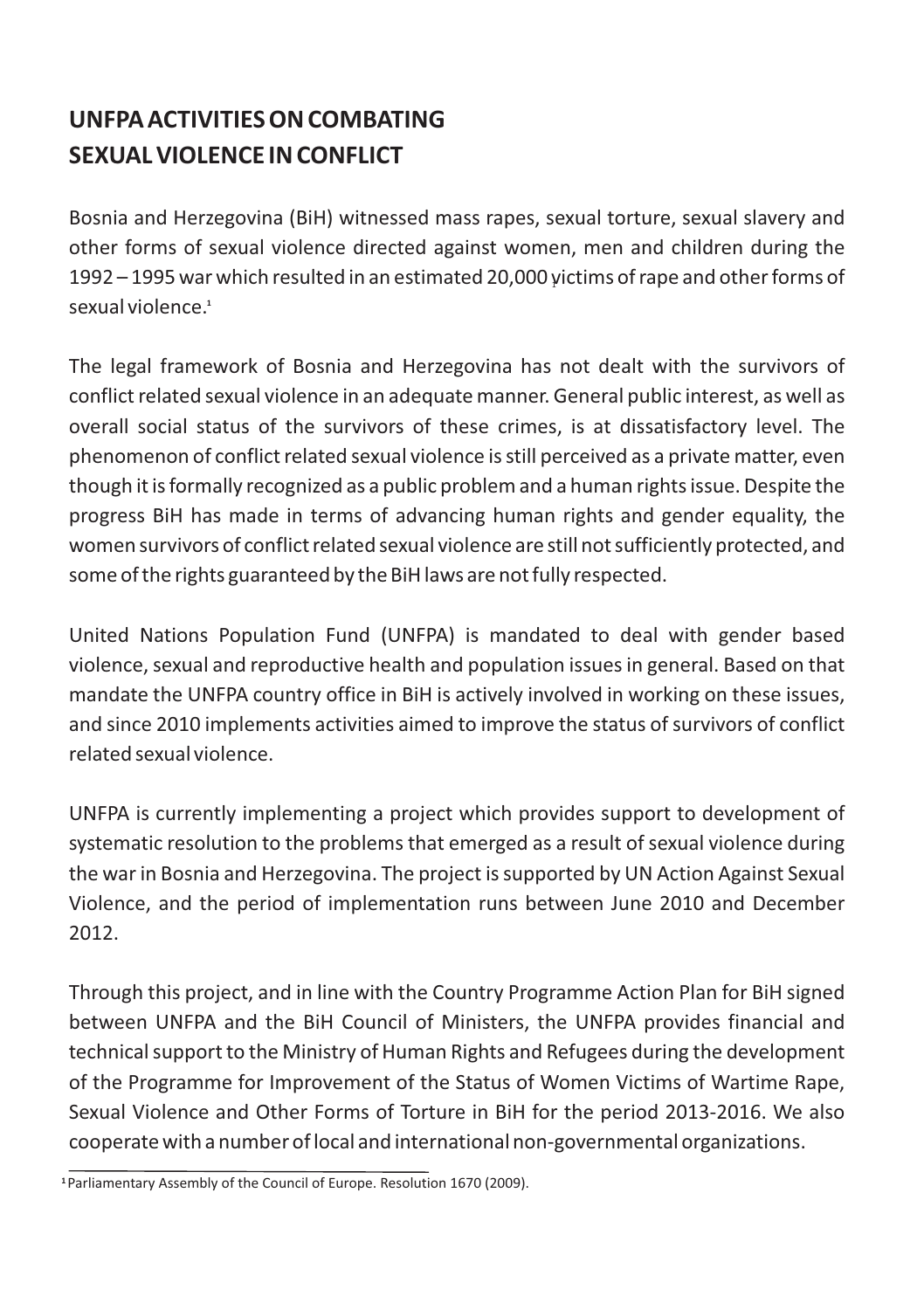## *PROGRAMME FOR IMPROVEMENT OF THE STATUS OF WOMEN VICTIMS OF WARTIME RAPE, SEXUAL VIOLENCE AND OTHER FORMS OF TORTURE IN BIH FOR THE PERIOD 2013-2016*

The development of the Programme for Improvement of the Status of Women Victims of Wartime Rape, Sexual Violence and Other Forms of Torture in BiH was carefully designed in order to ensure an inclusive and transparent process and participation from all key actors – representatives of the legislative and executive power, health sector, the justice sector, victim associations and the civil society. During the development of the Programme ten consultative meetings were organized throughout Bosnia and Herzegovina in order to provide the representatives of the local community with an opportunity to influence the drafting of the Programme from the very beginning.

The Programme contains four key segments when it comes to improving the status of women survivors of conflict related sexual violence: 1) legal framework and its harmonization with international standards, 2) access to free legal aid and adequate protective measures for victim witnesses at the war crime proceedings, 3) strengthening capacities of service providers, and 4) building partnership between the governmental and non-governmental sector.

It is expected that the Programme will be finalized and adopted by the Council of Ministers by the end of 2012. For the first time Bosnia and Herzegovina will have a statelevel Programme that will systematically deal with the consequences of the sexual violence that occurred during the 1992-1995 war in BiH. This Programme is part of the overall attempt of BiH to deal with massive human rights violations that took place in the past.

UNFPA will continue to provide support to the relevant BiH institutions during the implementation of the Programme.

" We must unite. Violence against women must not be tolerated, in any form, in any context, in any circumstance, by any political leader or by any government. There can be no exceptions, no excuses and no delay."

#### *UNITED NATIONS SECRETARY-GENERAL BAN KI-MOON*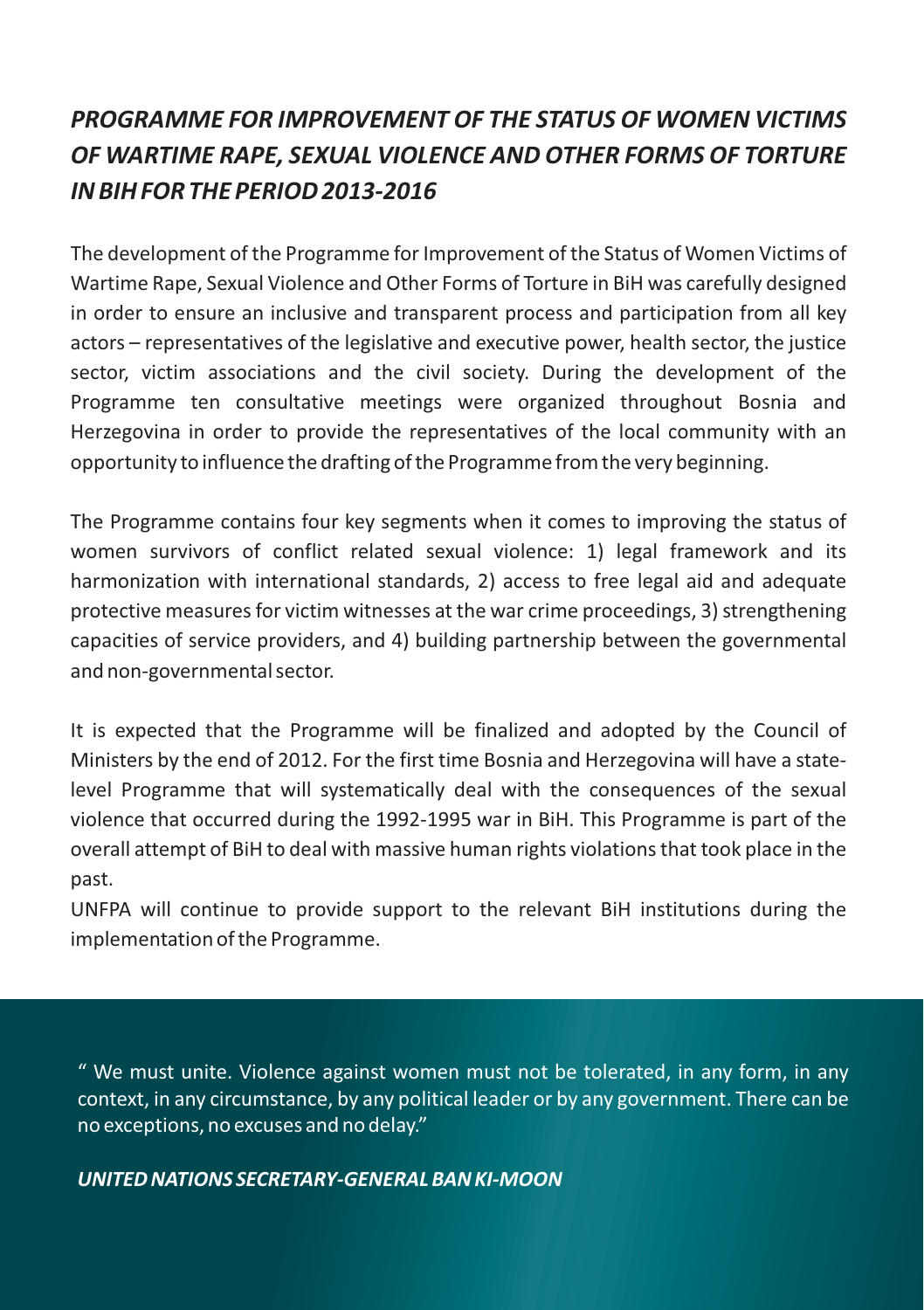## **FIGHT AGAINST STIGMA AND ADVOCACY AT THE GLOBAL LEVEL**

Stigma, as a consequence of rape and other forms of sexual violence during conflicts, additionally marginalizes the victims and contributes to their re-traumatisation and additional suffering. UNFPA Country Office in BiH has recognized advocacy activities as an important element in the overall approach to improvement of the status of survivors of conflict related sexual violence. We implement activities aimed at raising awareness of the general public and decision-makers, both on the domestic and international level.

In 2010 UNFPA launched an informative campaign called S.O.S. Sound of Silence that targeted public awareness on the status of the women victims of sexual violence during the war. The campaign includes:

- Production of a documentary 21st Century Bosnia: Legacy of Rape in cooperation with UN TV which was seen by an audience of closely 6 million people around the world;
- A chapter on the survivors of sexual violence during wartime in BiH in the report on the State of the World Population 2010;
- A photo exhibition was put up in Sarajevo, Istanbul, New York, Munich and Brussels capturing the lives and the plight of the women survivors in their quest to attain their human rights. More than 1,000 people visited the exhibition;
- Preparations for a monography about women survivors of conflict related sexual violence in BiH are ongoing. The monography will honour the survivors and at the same time provide an insight into their current wellbeing. The development of the monography will be complemented by exhibiting photographs that originated during the work on the monography itself;
- With the assistance of UNFPA, a representative of women victims of war, Ms. Enisa Salčinović, participated at the gathering such as the side event of the 55th session of the Commission on the Status of Women, a functional commission of the United Nations Economic and Social Council, in New York; at the conference "Gender and Security – the case of Bosnia and Herzegovina" in Brussels; and at the conference "NO to domestic violence" in Istanbul;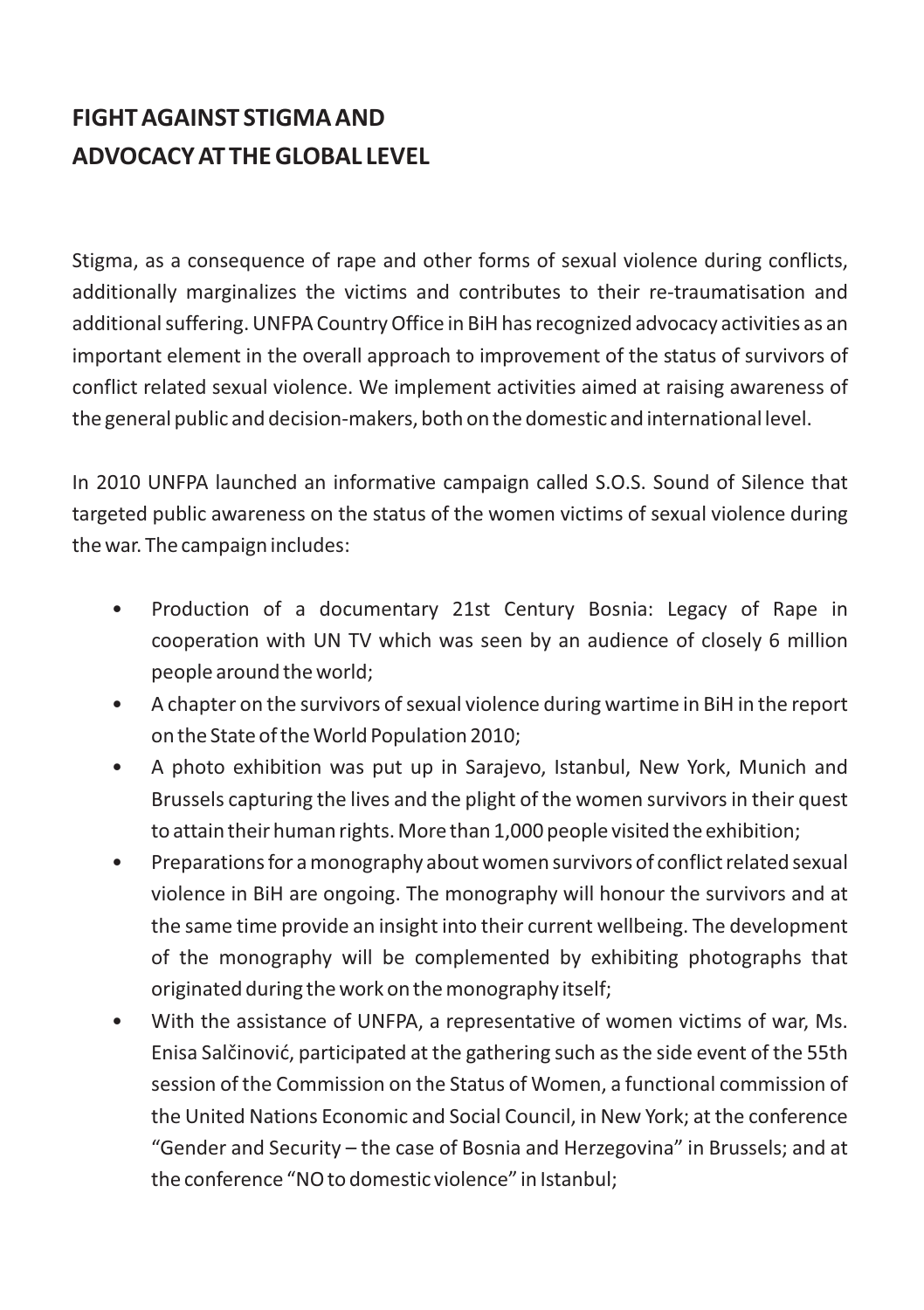• In cooperation with the Ministry of Human Rights and Refugees UNFPA is hosting a conference Ensuring Justice, Reparations and Rehabilitation for Victims of Conflict Related Sexual Violence. The aim of the conference is to initiate a regional network for advocacy, review the activities implemented by all key actors in the region, and identify concrete steps necessary for improving the status and enabling the fulfilment of the human rights for the victims of conflict related sexual violence.

Through the support UNFPA in Bosnia and Herzegovina is providing to the Ministry of Human Rights and Refugees and the non-governmental organizations, as well as the advocacy activities we are implementing, the UNFPA is striving towards removal of all legal and other obstacles faced by the survivors of conflict related sexual violence. UNFPA will endure in its activities for improvement of the status of the survivors until the justice is served.

#### THE RESOLUTIONS OF THE UNITED NATIONS

**United Nations Security Council Resolution 1325** calls upon the states to ensure increased representation of women at a decision making level in conflict resolution and peace building processes and points to specific needs of women during conflict, repatriation, resettlement, rehabilitation, reintegration and reconstruction.

**United Nations Security Council Resolution 1820** defines gender based violence as a security issue of importance for building long-standing and sustainable peace and considers rape and other forms of GBV during and after armed conflicts as war crimes and crimes against humanity.

**United Nations Security Council Resolution 1888** urges states to undertake comprehensive legal and judicial reforms in conformity with international law in order to bring perpetrators to justice and ensure access to justice for survivors and that they are treated with dignity throughout the justice process and are protected and receive redress for their suffering.

**United Nations Security Council Resolution 1889** calls for improved women participation during all stages of peace process, and calls on designing concrete strategies to address needs and priorities of women - physical security, better socio-economic conditions through education, income generating programs, access to basic services, gender responsive law enforcement, and access to justice.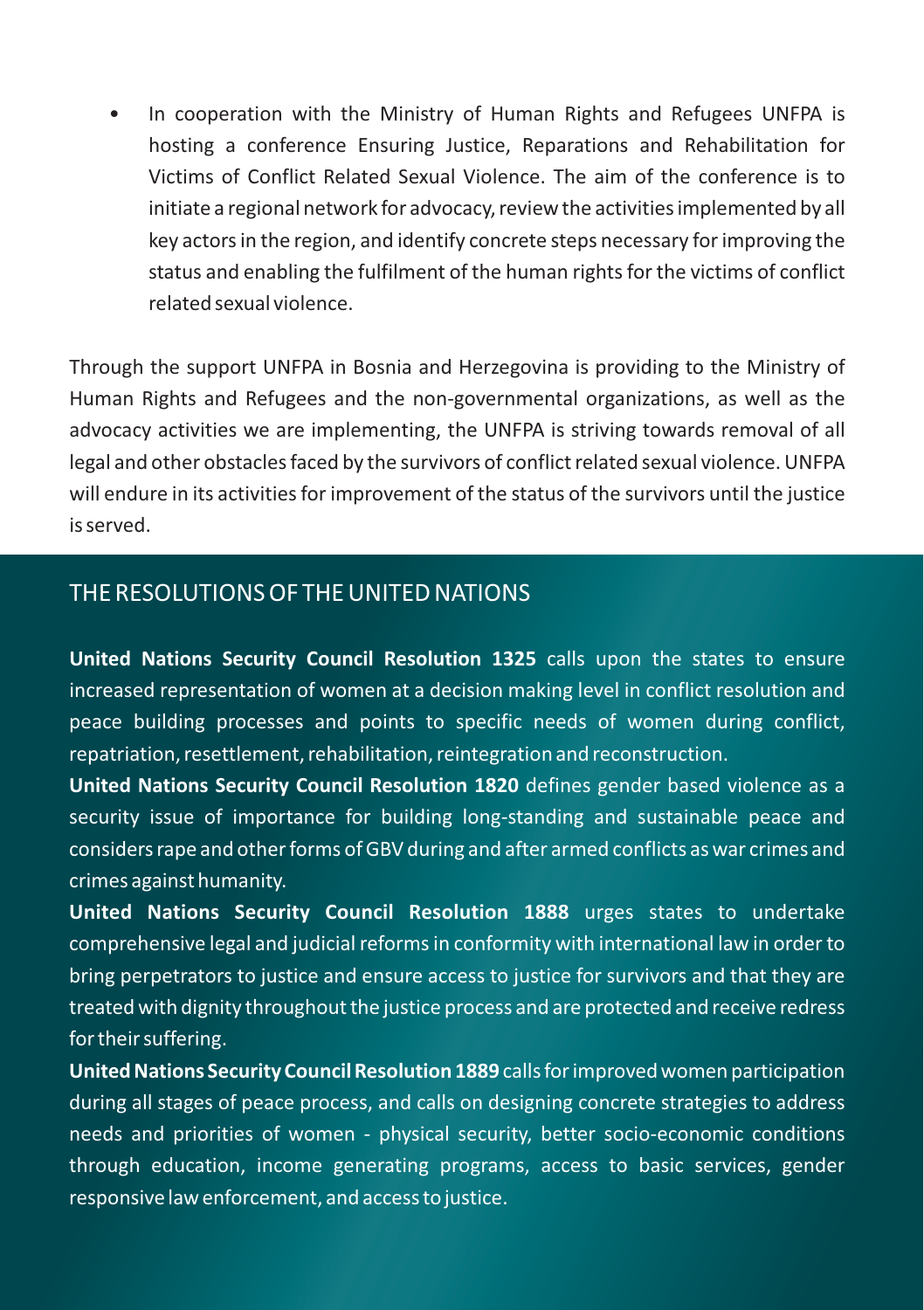## **SEXUAL VIOLENCE WITHIN THE INTERNATIONAL LEGAL FRAMEWORK 2**

When taken collectively, the statutes and case law of the International Tribunals for the Former Yugoslavia and Rwanda, the Special Court for Sierra Leone, the Extraordinary Chambers in the Courts of Cambodia and the ICC Rome Statute define sexual violence to encompass: rape, sexual slavery, forced prostitution, forced pregnancy, enforced sterilization and any other form of sexual violence of comparable gravity, which may include indecent assault, trafficking, inappropriate medical examinations and strip searches.

#### **Sexual violence as a war crime**

- May constitute war crimes if committed in the context of and associated with an armed conflict

#### **Sexual violence as a crime against humanity**

- Any of the following acts when committed as part of a widespread or systematic attack directed against a civilian population, with the perpetrator's knowledge that such conduct was part of the attack:
- a) Rape
- b) Sexual slavery
- c) Enforced prostitution
- d) Forced pregnancy
- e) Enforced sterilization
- f) Or any other form of sexual violence of comparable gravity
- Crimes against humanity do not require a connection with armed conflict.

<sup>2</sup> *Analytical and Conceptual Framing of Conflict-Related Sexual Violence, 2011. The concept was developed by the Secretary General Special Representative of Sexual Violence in Conflict based on the statutes and case law of the International Tribunals for the Former Yugoslavia and Rwanda, the Special Court for Sierra Leone, the Extraordinary Chambers in the Courts of Cambodia and the ICC Rome Statute.*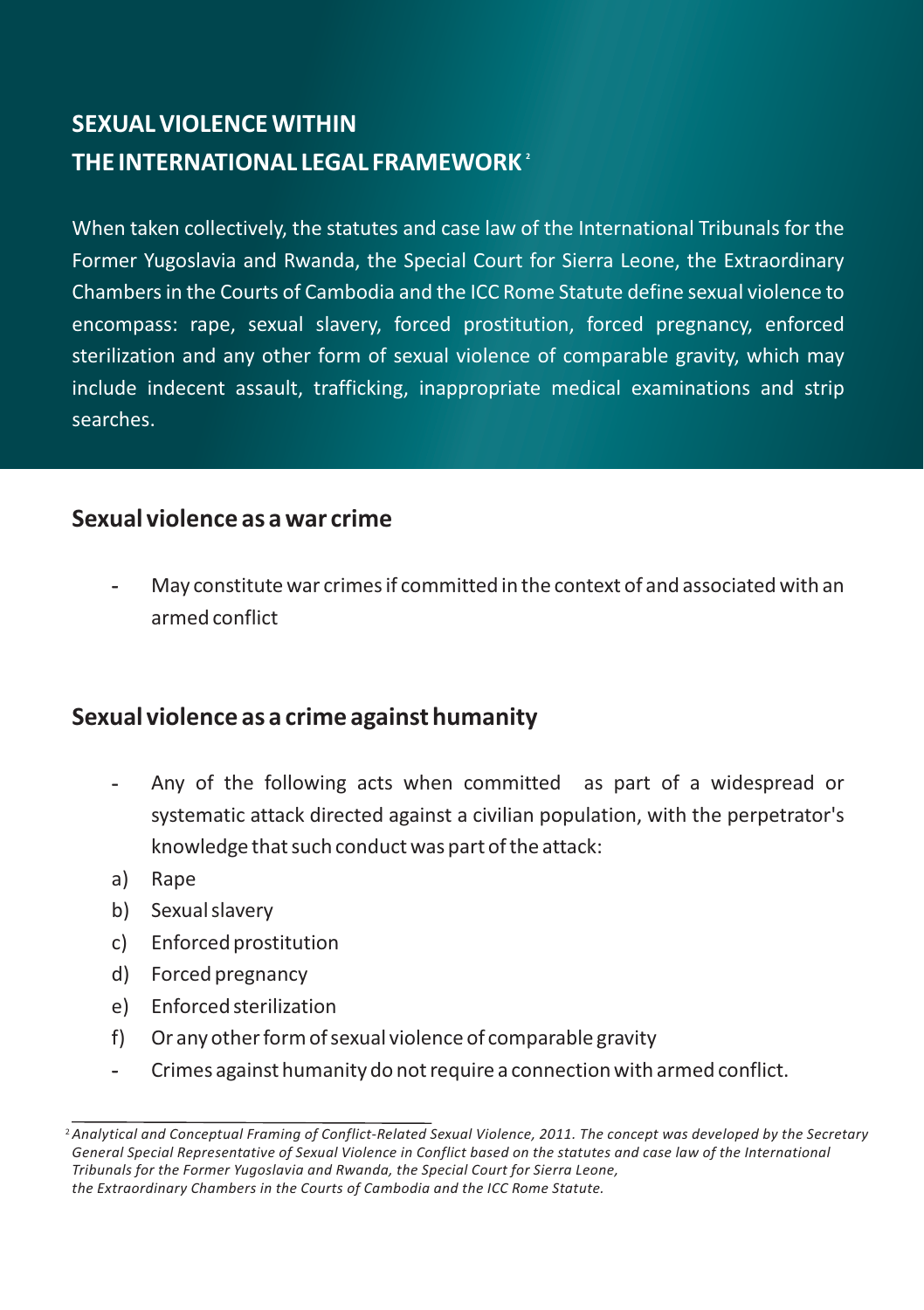## **Sexual violence as a form of torture**

- Torture is defined as the intentional infliction of severe pain or suffering, whether physical or mental, upon a person in the custody or under the control of the accused
- Sexual violence at the instigation of a public official, or otherwise attributable to the State, can constitute torture.

## **Sexual violence as an element of genocide**

- Genocide is defined as any of the following acts committed with intent to destroy, in whole or in part, a national, ethnical, racial or religious group as such:
- a) Killing members of the group
- b) Causing serious bodily or mental harm to member of the group
- c) Deliberately inflicting on the group conditions of life calculated to bring about its destruction in whole or in part
- d) Imposing measures intended to prevent births within the group
- e) Forcibly transferring children of the group to another group.
- Sexual violence has been used as a step in the process of group destruction and to alter the composition or territory.